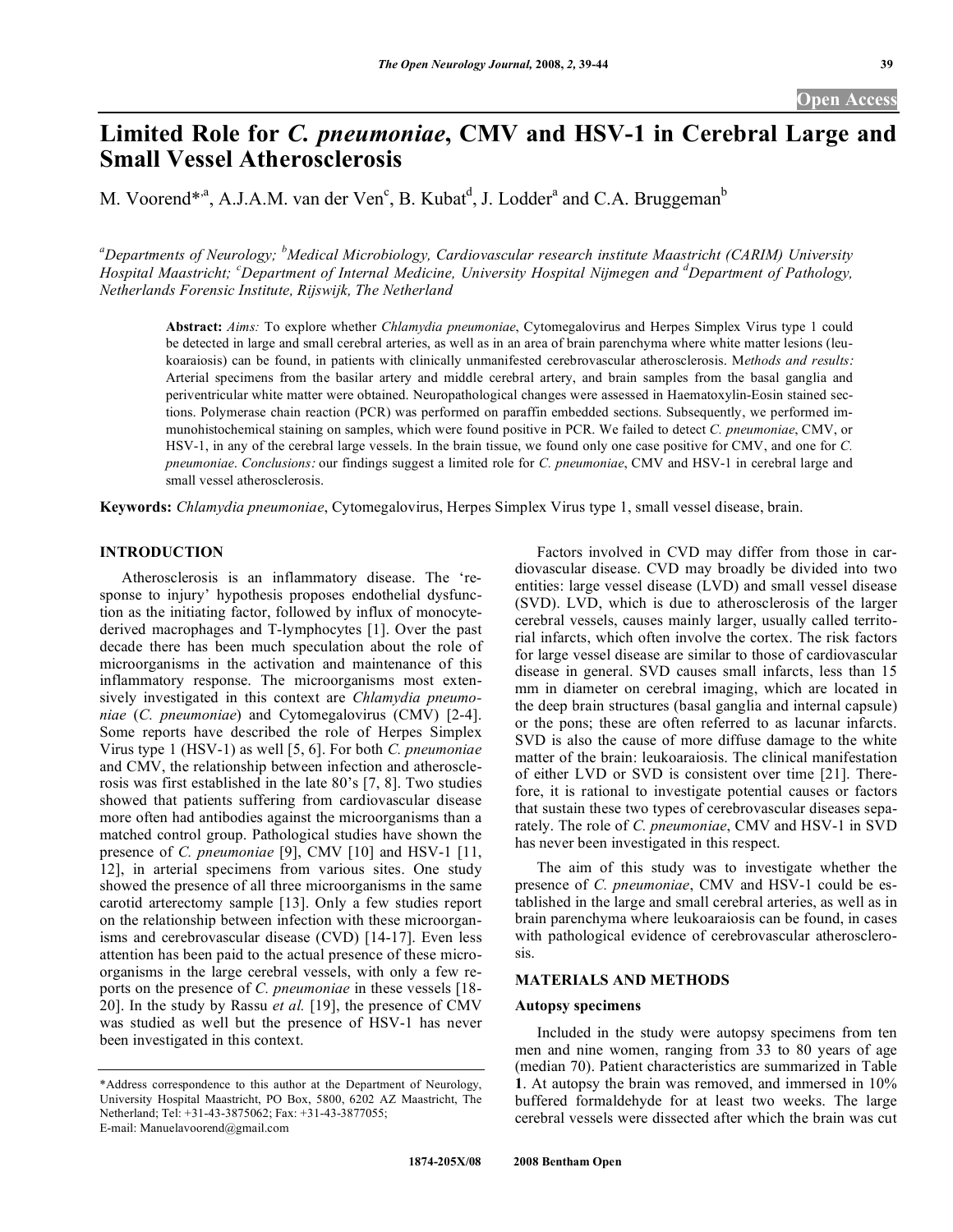in frontal sections. The material was embedded in paraffin and used for routine neuropathological examination.

**Table 1.** Presence and Severity of SVD and LVD, Age, Sex and Cause of Death in the 19 Studied Cases. F: Female, M: Male, NA: Not Assessed

| Case           | <b>Sex</b> | Age  | LVD      | <b>SVD</b>   | Cause of death            |
|----------------|------------|------|----------|--------------|---------------------------|
| $\mathbf{1}$   | F          | 80.0 | $^{+}$   | NA           | Hemorrhagic stroke        |
| $\overline{2}$ | M          | 51.0 | $\theta$ | NA           | Hepatic encephalopathy    |
| 3              | M          | 87.0 | $^{++}$  | $^{+}$       | Ischaemic stroke          |
| $\overline{4}$ | M          | 73.0 | $^{+++}$ | NA           | Cerebellar haematoma      |
| 5              | F          | 57.0 | $^{+}$   | NA           | Gastrointestinal bleeding |
| 6              | M          | 74.0 | $^{++}$  | $^{+}$       | Cardiac arrest            |
| $\tau$         | M          | 62.0 | $^{+}$   | $+$          | Respiratory arrest        |
| 8              | M          | 63.0 | $^{+++}$ | $^{+++}$     | Hemorrhagic stroke        |
| 9              | M          | 47.0 | $^{+}$   | $^{++}$      | Cerebral metastasis       |
| 10             | M          | 39.0 | $^{+}$   | $\theta$     | Sepsis                    |
| 11             | M          | 81.0 | $^{+++}$ | $^{+}$       | Ischaemic stroke          |
| 12             | F          | 70.0 | $^{++}$  | $^{+}$       | Non-Hodgkin lymphoma      |
| 13             | F          | 33.0 | $^{+}$   | $^{+}$       | Myocardial infarction     |
| 14             | M          | 79.0 | $^{+++}$ | $^{++}$      | Hemorrhagic stroke        |
| 15             | F          | 86.0 | $^{+++}$ | $^{+}$       | Post op bleeding          |
| 16             | M          | 69.0 | $^{++}$  | $^{+++}$     | Myocardial ischaemia      |
| 17             | F          | 86.0 | $^{+++}$ | $^{+}$       | Meningitis                |
| 18             | M          | 65.0 | $^{+}$   | $^{+}$       | Myocardial ischaemia      |
| 19             | M          | 79.0 | $^{++}$  | $\mathbf{0}$ | Aortic dissection         |

 For this study, specimens were obtained from the areas supplied by small vessels, i.e. the basal ganglia and the periventricular white matter. Arterial specimens included the distal 3-cm of the basilar artery (BA) and the proximal 3 cm of the middle cerebral artery (MCA), directly after it branches from the internal carotid artery. Arterial sites showing macroscopic signs of atherosclerosis were also included. The large vessels were embedded longitudinally.

 Paraffin embedded material was used for Haematoxylin/Eosin (HE) staining, immunohistochemistry (IHC) staining and polymerase chain reaction (PCR). Ten 5 μm sections were cut, followed by a 50 μm section. This was serially continued until all material was used. The first of each 5 μm section was used for HE staining; the following 5 μm section was used for IHC. The 50 μm sections were used for PCR; three 50 μm sections were pooled in one serum tube and stored at 4 °C until further processing

### **Serology**

 Post-mortem serum samples were taken from each case. The sera were kept at –20 °C until further processing. *C. pneumoniae* serology was performed using a micro immuno fluorescence test (Labsystems, Helsinki, Finland). Samples were considered positive when titres were 1:32 or higher.

 CMV and HSV-1 antibodies were aimed to detect using commercially available Enzyme Linked Immunoabsorbent Assays (ELISA) used in routine diagnosis of these antibodies (Serion, Germany). Samples were considered positive when titres were  $>$  30.

#### **Tissue Preparation and PCR Analysis**

 Tissue preparation and DNA extraction was performed using the technique described by Gass *et al*. [22] Prior to DNA isolation, the sections were deparaffinised by adding 700 μl of xylol. After this they were vibrated for 1 minute using the Vortex® and centrifuged for ten minutes at 40000 rotations per minute (rpm) in a Micro 22R® rotator. This procedure was repeated. After deparaffination, the sections were rehydrated by adding 70% ethanol. Again, the samples were vibrated using the Vortex<sup>®</sup> for 1 minute and centrifuged for ten minutes at 40000 rpm in the Micro 22R® rotator. This also was done twice. Following deparaffination, DNA was extracted from brain tissue with the Wizard Genomic DNA purification kit (Promega, Germany). Then, the purified DNA was subjected to PCR aiming to detect either *C. pneumoniae*, CMV or HSV-1 DNA.

All PCR's were performed in a total volume of 50 :1, containing 1 μg purified DNA, 0.1 mM of each dNTP, 0.5 μM of each primer:

- *\* C. pneumoniae:* CPC, 5'-TTA TTA ATT GAT GGT ACA ATA-3'; antisense CPD, 5'-ATC TAC GGC AGT AGT ATA GTT-3';
- CMV: sense 5' GCG GGA GAT GTG GAT GGC TTG TAT TAA GGA 3'-antisense 5'-GCA GAC TCT CAG AGG ATC GGC CCC C-3';
- \* HSV-1: sense 5'-GCA TCG TCG AGG TGG AC-3'; antisense 5'-CCT GCC ACT TGG TCA TG-3' DNA

 Amplification was carried out in a Perkin Elmer 9600 thermal cycler, using the following cycling conditions:

- *\* C. pneumoniae*: 37 °C for ten minutes and 95 °C for fifteen minutes. 20 cycles of "Touchdown PCR" were performed from 60  $\degree$  C to 50  $\degree$  C, followed by 40 cycles of 1 minute at 94  $\degree$  C, 50  $\degree$  C, and 72  $\degree$  C.
- CMV: 37  $\degree$  C for ten minutes and 95  $\degree$  C for fifteen minutes. PCR was performed in 50 cycles of 30 seconds at 95  $\degree$  C, 70  $\degree$  C and 72  $\degree$ C.
- \* HSV-1: 37  $\degree$  C for ten minutes and 95  $\degree$  C for fifteen minutes. PCR was performed in 50 cycles of 30 seconds at 94  $\degree$  C, 69  $\degree$  C and 72  $\degree$ C.

 After this the PCR products were kept overnight at 15 °C. The PCR products were resolved in a 2% agarose gel, stained with ethidium bromide, and photographed.

#### **Histology and Immunohistochemistry**

 Five μm paraffin sections were used for HE staining, performed using standard procedures. The morphological changes were evaluated on routinely processed 5 μm HE sections. The evaluation of the vascular changes was performed by the neuropathologist (BK), who was blinded for the case characteristics. Cerebral large vessel atherosclerosis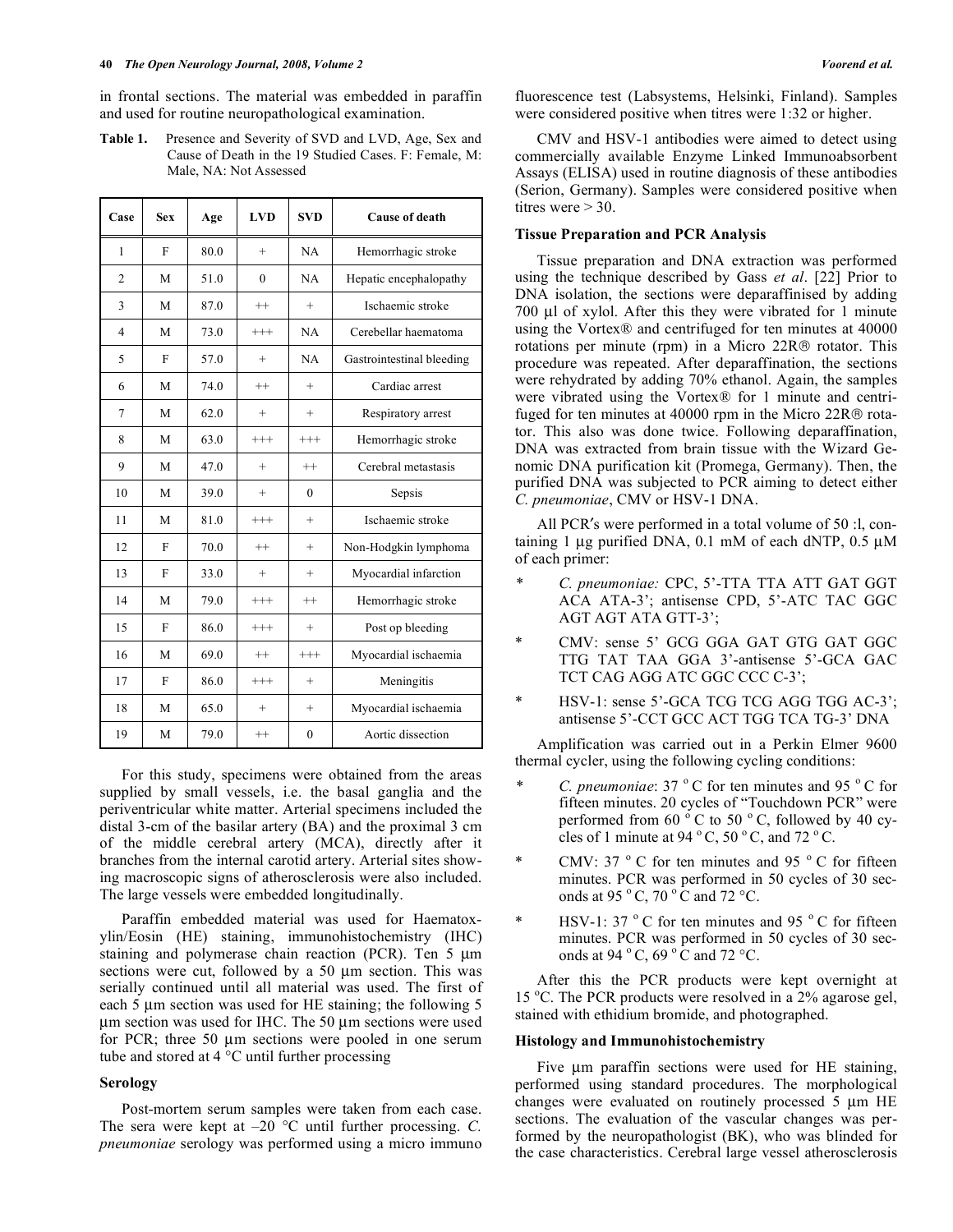was graded as mild  $(+)$  moderate  $(++)$ , and severe  $(++)$ when intimal fibrosis, fibro-atheromatous plaques, or fibroatheromatous plaques with calcification were present, respectively. The changes in the small cerebral vessels were recorded as mild  $(+)$ , moderate  $(++)$ , or severe  $(++)$  in each HE stained block from the basal ganglia or periventricular white matter. Mild SVD was defined as concentric vessel wall thickening in small arteries and arterioles but with mild or minimal luminal narrowing, moderate SVD implied significant luminal narrowing, but with the lumen spanning more than half the total external diameter. In severe SVD the internal vessel diameter was less than half of the external diameter [23]. Apart from this the presence of lacunar infarcts was recorded.

 Since the PCR is the most sensitive technique to detect the presence of microorganisms, we first used the PCR to detect CMV, *C. pneumoniae* and HSV-1. In cases that were positive by PCR, IHC was performed, to identify the specific cells infected with either microorganism. For *C. pneumoniae*, the RR402 mouse monoclonal antibody (against a major outer membrane protein MOMP of *C. pneumoniae*) (DAKO, Denmark) was used as primary antibody (dilution 1:50). This antibody is specific for *C. pneumoniae* [24]. Normal mouse ascites was used as a negative control. Five μm thick paraffin embedded sections were pre-incubated with 2% Bovine Serum Antigen (BSA) in PBS to block non specific staining, after which the slides were incubated with the primary antibody or normal mouse ascites at 37 °C, for one hour, each slide containing two samples, one for the antibody and one for the control, respectively. After washing in Phosphate Buffered Saline (PBS), the sections were incubated with the secondary antibody: biotinylated goat antimouse serum (DAKO, Denmark). Immunostaining was performed by the avidin-biotin alkalic phosphatase method (DAKO, Denmark). Fast red was used as a chromogen, after which the sections were counterstained with haematoxylin. Infected Hep-2 cells were used as a positive control; mockinfected Hep-2 cells were used as negative control. The same method was used for the immunohistochemical staining of CMV using an antibody against the E13 gene of human CMV as the primary antibody (Argene Biosoft, France) (dilution1: 50).

### **RESULTS**

The results are summarized in Table **1**.

#### **Cerebral Large Vessels**

 From all cases, either the BA or MCA was available for assessment of cerebral large vessel atherosclerosis. Both vessels could be examined in 14/19 cases. In 5 cases cerebral vessels other then the BA or MCA showed macroscopic signs of atherosclerosis; these were three vertebral artery samples, one anterior cerebral artery, and the intracranial part of one internal carotid artery, respectively. In all but one case microscopic atherosclerotic changes were seen in at least one of the arteries. The case without atherosclerotic changes was a 51-year old male who had died from hepatic encephalopathy. In total, 43 arterial specimens from 19 patients could be investigated. Four of these samples (9%) were without atherosclerotic changes. In the remaining 91% atherosclerotic changes varied from intima fibrosis (35%), and fibro-atheromatous plaques (35%), to fibroatheromatous plaques with calcification (21%). Territorial cerebral infarction as a result of large vessel atherosclerosis was seen in two cases. More severe atherosclerosis was observed in cases that had died from vascular causes, but this difference was not significant. Using the PCR method, we failed to establish the presence of *C. pneumoniae*, CMV, or HSV-1 in any of the cerebral large vessels. No immunohistochemical staining was done on the cerebral large vessel specimens, since we only performed IHC on specimens positive in PCR.

# **Cerebral Small Vessels, Basal Ganglia, Periventricular White Matter**

 In 15/19 cases cerebral small vessel samples and brain tissue were available for neuropathological examination. SVD was present in either the basal ganglia or periventricular white matter in 13 of these. SVD was mostly observed in the basal ganglia, with some degree of SVD (changes to the cerebral small vessels or lacunar infarction) present in 9/15 cases. Signs of SVD in the periventricular white matter were found in 5/15 cases. When SVD was present, it was graded as mild, with concentric vessel wall thickening in small arteries and arterioles but with mild or minimal luminal narrowing, in 71 percent of the samples. Lacunar infarcts were found in 7/15 basal ganglia, and in 2/15 of periventricular white matter samples. We found only one case positive for CMV, and one for *C. pneumoniae.* In the first case, which had died of basilar artery thrombosis, CMV was found in the basal ganglia. In the second case, which died from a postoperative bleeding after a laparotomy, *C. pneumoniae* was found in the periventricular white matter (Fig. **1**). IHC showed the presence of *C. pneumoniae* in the PCR positive *C. pneumoniae* was present in ganglion cells (Fig. **2**) and underneath the basal membrane, probably in myo-fibrocytes of the medial lamina of the arteriole (Fig. **3**). By IHC the presence of CMV in the PCR positive sample could not be confirmed. Since PCR did not show any HSV-1 DNA in any of the samples, IHC for HSV-1 was not performed.



**Fig. (1).** *C. pneumoniae* PCR of periventricular whiter matter. Lane 2 shows sample positive for *C. pneumoniae* at the 207 bp site (case 15), Lanes 1 and 3 are negative samples (cases 13 and 14), lane 4: negative control, lane 5: positive control (*C. pneumoniae* infected Hep-2 cells), lane 6: base pair ladder, lane 7 and 8: test efficiency controls.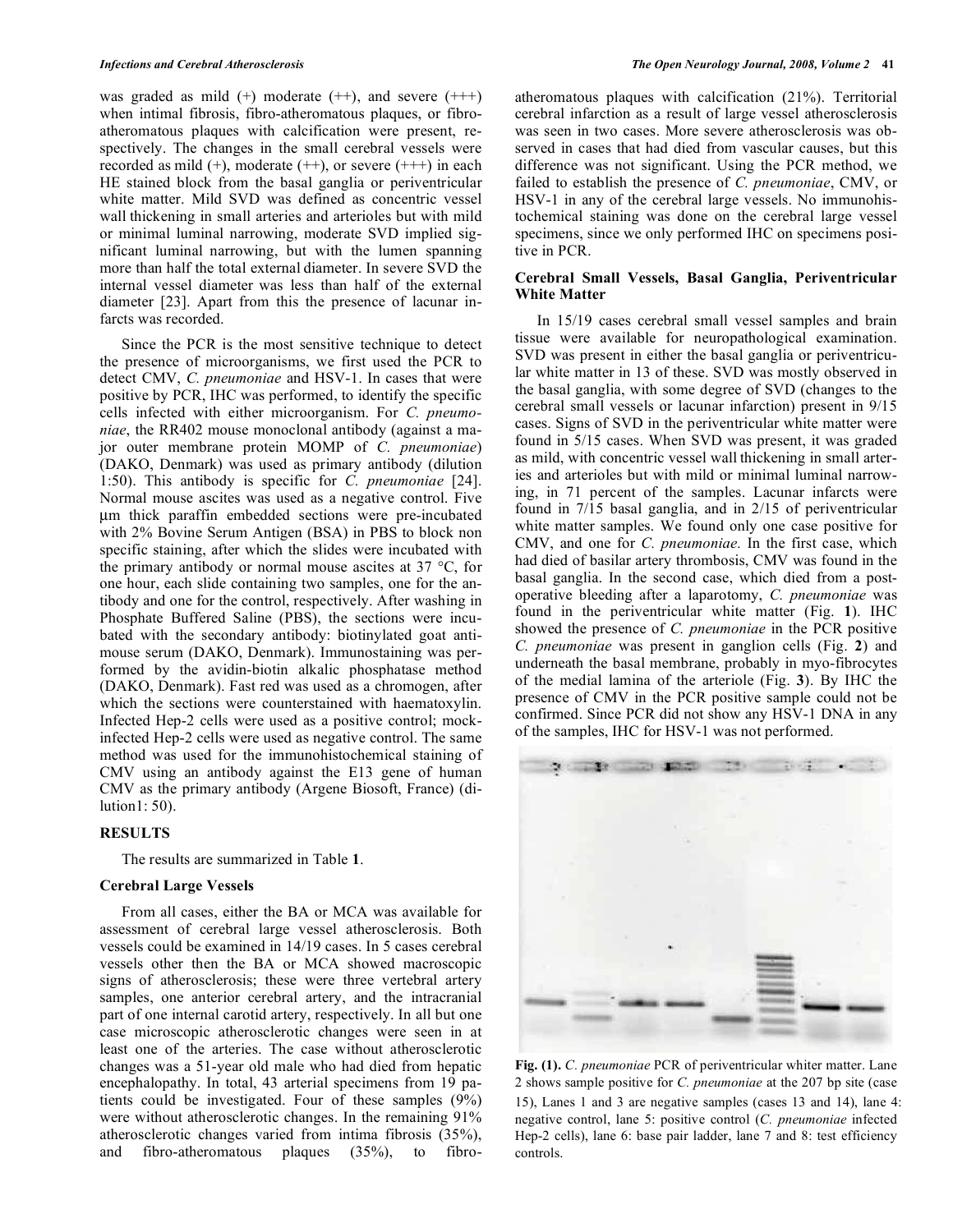

**Fig. (2).** Immunohistochemical staining, showing the presence of *C. pneumoniae* (arrows) in ganglion cells of the brain. Magnification x400.



**Fig. (3).** Immunohistochemical staining, showing the presence of *C. pneumoniae* (arrow) underneath the basal membrane, probably in myo-fibrocytes of the medial lamina of the arteriole. Magnification x 400.

# **Serology**

 IgG antibodies against *C. pneumoniae* were found in 15/19 cases, IgG antibodies against HSV-1 in 16 and, IgG antibodies against CMV in 18.

 Both cases that were found positive in PCR had antibodies against CMV and *C. pneumoniae*.

#### **DISCUSSION**

#### **Cerebral Large Vessel Disease**

 We failed to establish the presence of *C. pneumoniae*, CMV or HSV-1 DNA in large vessel samples of patients who died from various causes, but who all had signs of atherosclerosis in at least one of the cerebral arteries, varying from intima fibrosis to fully developed atherosclerotic plaques with calcifications.

 The presence of microorganisms in atherosclerotic plaques is patchy. Therefore, detection rates vary between studies [25]. Even if the vessels are embedded and processed longitudinally, and are of considerable length like in our study, not all the material is used in the PCR. Therefore, although the PCR can detect up to one copy of DNA, false negative results may occur as a result of "sampling error". This patchy presence of microorganisms is also responsible for the differences in results between IHC and PCR [26]. In one study, that used IHC to detect *C. pneumoniae* in the cerebral vessels of asymptomatic patients, *C. pneumoniae* was found in only two percent, even though these specimens showed various signs of atherosclerosis of the MCA [18].

 When PCR was used to detect *C. pneumoniae* in fully developed atherosclerotic lesions, the microorganism was found in one third of the vessels [20]. For PCR, frozen sections as well as formalin fixed sections are used. Deparaffinisation of formalin fixed sections, which is needed to allow isolation of DNA from the material, might result in loss of DNA. However, Gass *et al.* showed that correctly processed material even when embedded in paraffin should provide enough DNA to establish the presence of the microorganism, even in samples that have been stored for years [22]. Since we used the same technique to process the material and extract the DNA, and found no inhibition, we assume that our technique is sufficient enough to detect the three microorganisms in formalin fixed brain tissue. Our PCR's are among the most sensitive, with *C. pneumoniae* being detected from up to one copy of DNA and both CMV and HSV-1 from up to 10 copies of DNA. The presence of CMV DNA in atherosclerotic tissue was first reported in a study using formalin fixed sections; CMV was found in 94 percent of the samples [27]. Studies on the presence of CMV in atherosclerotic tissue showed a prevalence varying from 0% [28] to 94% [27]. Using frozen sections or paraffin embedded tissue for PCR analysis does not influence the prevalence of CMV. Therefore, it is unlikely that the absence of microorganisms in our samples is due to the fact that we used formalin fixed sections.

 One limitation of our study is that we did not compare the presence of *C. pneumoniae*, CMV and HSV-1 DNA in other arterial sites in the human body. In one study, that compared the presence of *C. pneumoniae* in various arterial sites, significant differences were found in chlamydial presence, with the highest rate in the abdominal aorta (67%), and much lower rates in the and cerebral (2%) arteries. Several studies have shown a higher prevalence of *C. pneumoniae* DNA in carotid arteries compared to intracranial arteries, with prevalence varying from 15% to 83%[29-32]. CMV was found in 36% of atherosclerotic carotid arteries, HSV-1 in 11% [13]. Even though our results do not support the hypothesis that *C. pneumoniae*, CMV and HSV-1 play a conditional role in the generation of cerebral atherosclerosis, we cannot rule out that these microorganisms do play a role in clinically manifest large vessel disease, since the majority of our patient group was asymptomatic. Furthermore, these microorganisms do seem to play a role in the initiation of carotid atherosclerosis, which is a risk factor for clinical stroke.

#### **Cerebral Small Vessel Disease**

 We detected *C. pneumoniae* DNA in brain tissue in one out of 19 cases, and found CMV DNA in one other case. We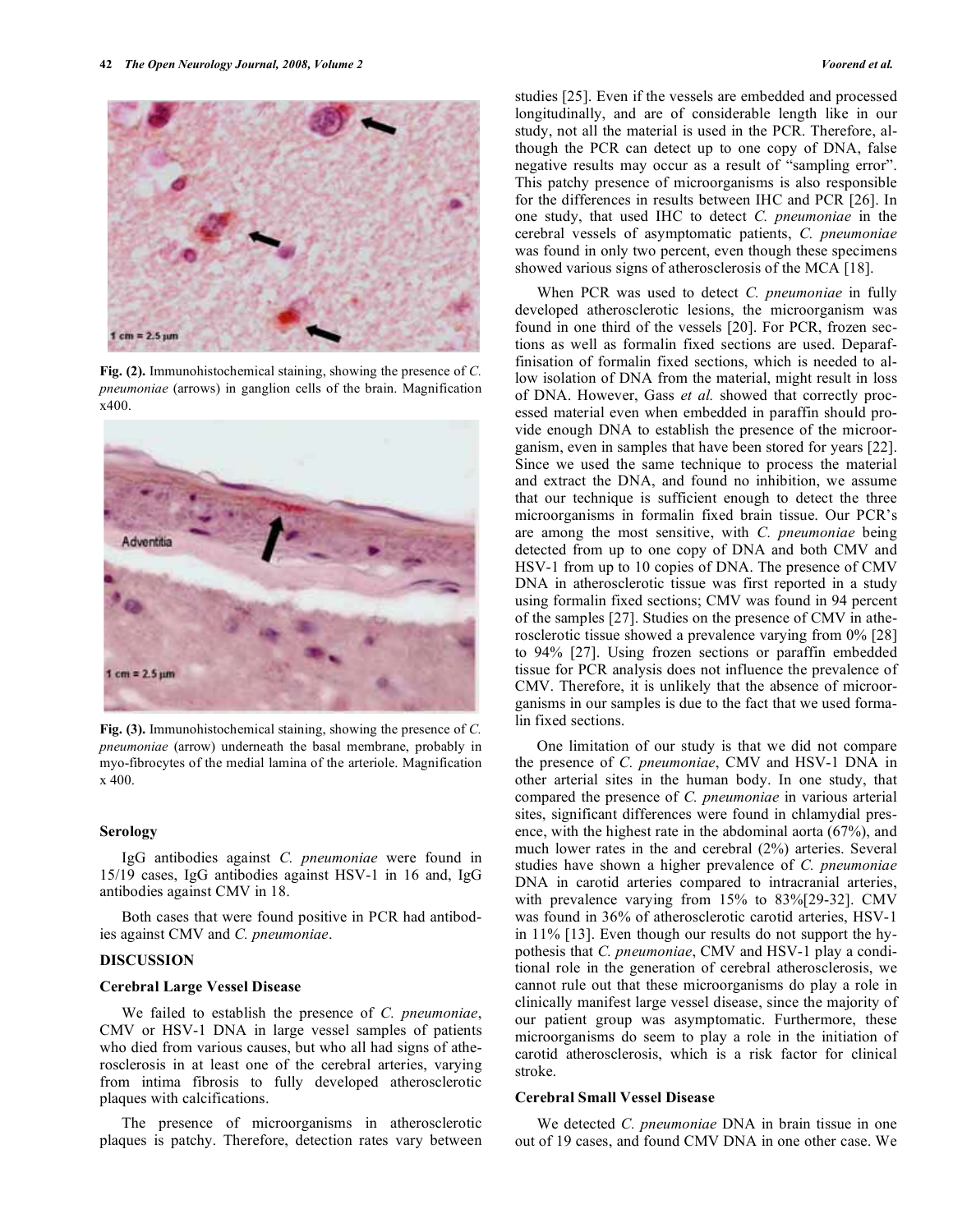could not detect HSV-1 DNA in any of the samples. PCR is considered the gold standard for detection of microorganisms, but it has several disadvantages. Since PCR techniques become more and more sensitive, even very small amounts of DNA can be detected, leaving the question open for the clinical relevance of some findings. Our PCR's are among the most sensitive, with *C. pneumoniae* being detected from up to one copy of DNA and both CMV and HSV-1 from up to 10 copies of DNA. Another disadvantage is that PCR does not localize the microorganism within the tissue. In an attempt to localize the microorganisms we used immunohistochemistry on the samples positive in PCR, *C. pneumoniae* was found in the basal ganglia, more specifically in ganglion cells and underneath the basal membrane of a small arteriole. The CMV presence could not be confirmed by IHC.

 Studies on the prevalence of *C. pneumoniae*, CMV and HSV-1 in brain tissue, detected these microorganisms in 95 [33], 94 [34] and 67 [35] percent. However, the brain samples tested in these studies came from the frontal and temporal cortex, whereas all the patients had clinically manifest dementia. No studies have been reported on the presence of *C. pneumoniae*, CMV or HSV-1 in the basal ganglia or the periventricular white matter, the areas of the brain supplied by small vessels.

 Our results do not point at an important role of the microorganisms in the generation of SVD. On the other hand, our results cannot deny any role of these microorganisms in eventual sustenance or acceleration of evident small vessel disease, which can only be accomplished with studying cases with clinically manifest small vessel cerebrovascular disease. However, with the early case fatality rate in small vessel stroke being low, such study would not be easy to perform. Although signs of small vessel disease were found in 13 of our 15 cases, none had clinically manifest disease.

 In contrast to our findings with PCR and IHC, antibodies against *C. pneumoniae*, CMV and HSV-1 were found in the majority of the cases. This concurs with the prevalence of these antibodies in a general population. Positive antibody titres do not predict the presence of microorganisms in the vascular wall of cases, whereas the opposite is also true [36].

# **CONCLUSIONS**

 We were unable to detect *C. pneumoniae*, CMV or HSV-1 in atherosclerotic large cerebral vessels, despite the presence of moderate to severe atherosclerotic changes in these vessels. Except for one case, in which *C. pneumoniae* and CMV were found in a sample of basal ganglia and periventricular white matter, this was also the case with respect to the cerebral small vessels. Our findings suggest a limited role for *C. pneumoniae*, CMV and HSV-1 in large and small vessel atherosclerosis. Whether these microorganisms play a significant role in symptomatic cerebral LVD and different types of SVD needs to be determined in further studies.

# **ACKNOWLEDGEMENTS**

 The authors would like to thank Sabine Stevens and Selma Herngreen (department of Medical Microbiology) for their help in processing the material and performing the PCR.

 This study was funded by a grant from The Netherlands Heart Foundation, grant number 99-134.

#### **REFERENCES**

- [1] Ross R. Atherosclerosis--an inflammatory disease. N Engl J Med 1999; 340: 115-126.
- [2] de Boer OJ, van der Wal AC, Becker AE. Atherosclerosis, inflammation, and infection. J Pathol 2000; 190: 237-243.
- [3] Danesh J, Whincup P, Walker M, *et al*. *Chlamydia pneumoniae*  IgG titres and coronary heart disease: prospective study and metaanalysis. Br Med J 2000; 321: 208-212.
- [4] Bruggeman C. Does Cytomegalovirus Play a Role in Atherosclerosis? Herpes 2000; 7: 51-54.
- [5] Ridker PM, Hennekens CH, Stampfer MJ, Wang F. Prospective study of herpes simplex virus, cytomegalovirus, and the risk of future myocardial infarction and stroke. Circulation 1998; 98: 2796- 2799.
- [6] Sorlie PD, Adam E, Melnick SL, *et al*. Cytomegalovirus/herpesvirus and carotid atherosclerosis: the ARIC Study. J Med Virol 1994; 42: 33-37.
- [7] Adam E, Melnick JL, Probtsfield JL, *et al*. High levels of cytomegalovirus antibody in patients requiring vascular surgery for atherosclerosis. Lancet 1987; 2: 291-293.
- [8] Saikku P, Leinonen M, Mattila K, *et al*. Serological evidence of an association of a novel Chlamydia, TWAR, with chronic coronary heart disease and acute myocardial infarction. Lancet 1988; 2: 983- 986.
- [9] Taylor Robinson D, Thomas BJ. *Chlamydia pneumoniae* in atherosclerotic tissue. J Infect Dis 2000; 181 Suppl 3: S437-440.
- [10] Radke PW, Merkelbach Bruse S, Messmer BJ, *et al*. Infectious agents in coronary lesions obtained by endatherectomy: pattern of distribution, coinfection, and clinical findings. Coron Artery Dis 2001; 12: 1-6.
- [11] Espinola Klein C, Rupprecht HJ, Blankenberg S, *et al*. Are morphological or functional changes in the carotid artery wall associated with *Chlamydia pneumoniae, Helicobacter pylori*, cytomegalovirus, or herpes simplex virus infection? Stroke 2000; 31: 2127- 2133.
- [12] Yamashiroya HM, Ghosh L, Yang R, Robertson AL, Jr. Herpesviridae in the coronary arteries and aorta of young trauma victims. Am J Pathol 1988; 130: 71-79.
- [13] Chiu B, Viira E, Tucker W, Fong IW. *Chlamydia pneumoniae*, cytomegalovirus, and herpes simplex virus in atherosclerosis of the carotid artery. Circulation 1997; 96: 2144-2148.
- [14] Cook PJ, Honeybourne D, Lip GYH, Beevers DG, Wise R, Davies AH. *Chlamydia pneumoniae* antibody titers are significantly associated with acute stroke and transient cerebral ischemia: the West Birmingham Stroke Project. Stroke 1998; 29: 404-410.
- [15] Elkind MS, Lin IF, Grayston JT, Sacco RL. *Chlamydia pneumoniae* and the risk of first ischemic stroke : The Northern Manhattan Stroke Study. Stroke 2000; 31: 1521-1525.
- [16] Fagerberg B, Gnarpe J, Gnarpe H, Agewall S, Wikstrand J. *Chlamydia pneumoniae* but not cytomegalovirus antibodies are associated with future risk of stroke and cardiovascular disease: a prospective study in middle-aged to elderly men with treated hypertension. Stroke 1999; 30: 299-305.
- [17] Wimmer ML, Sandmann Strupp R, Saikku P, Haberl RL. Association of chlamydial infection with cerebrovascular disease. Stroke 1996; 27: 2207-2210.
- [18] Vink A, Poppen M, Schoneveld AH, *et al*. Distribution of *Chlamydia pneumoniae* in the human arterial system and its relation to the local amount of atherosclerosis within the individual. Circulation 2001; 103: 1613-1617.
- [19] Rassu M, Cazzavillan S, Scagnelli M, *et al*. Demonstration of *Chlamydia pneumoniae* in atherosclerotic arteries from various vascular regions. Atherosclerosis 2001; 158: 73-79.
- [20] Virok D, Kis Z, Karai L, *et al*. *Chlamydia pneumoniae* in atherosclerotic middle cerebral artery. Stroke 2001; 32: 1973-1976.
- [21] de Jong G, Kessels F, Lodder J. Two types of lacunar infarcts: further arguments from a study on prognosis. Stroke 2002; 33: 2072-2076.
- [22] Gass P, Kiessling M, Schafer P, Mester C, Schmitt HP, Kuhn JE. Detection of cytomegalovirus DNA in paraffin sections of human brain by polymerase chain reaction and the occurence of flase negative results. J Neurol Neurosurg Psychiatry 1993; 56: 211-214.
- [23] Lammie GA, Brannan F, Slattery J, Warlow C. Nonhypertensive cerebral small-vessel disease. An autopsy study. Stroke 1997; 28: 2222-2229.